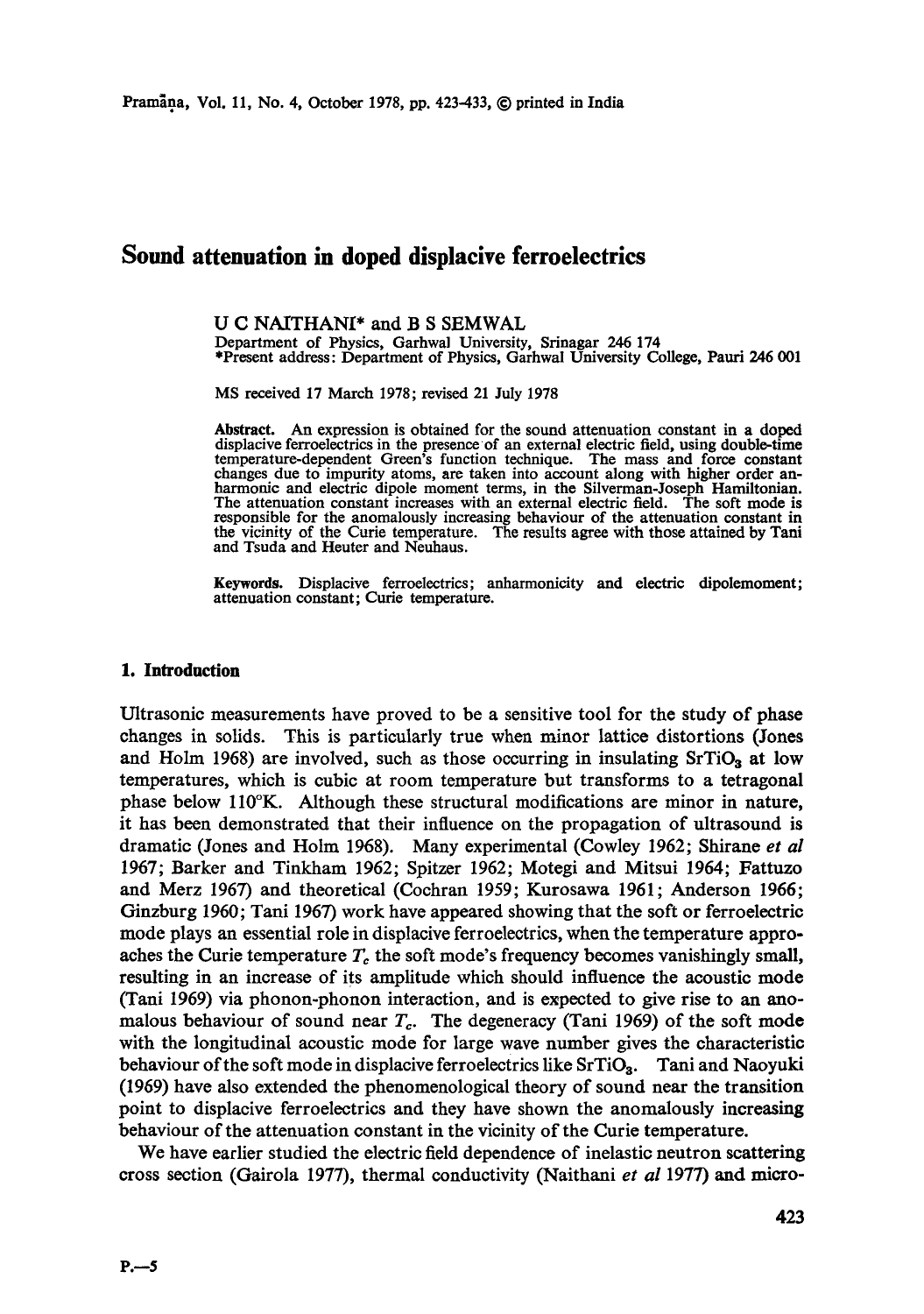wave absorption (Naithani and Semwal 1978) in displacive ferroelectries using thermal Green's function technique (Zubarev 1960), with the help of the modified Silverman-Joseph (1963) Hamiltonian. The present study is designed to derive an expression for the attenuation constant of sound in the displacive ferroelectries. The mass and force constant changes are taken into account in the Silverman-Joseph (1963) Hamiltonian augmented with higher order anharmonic and electric dipole moment terms. The expression obtained for the attenuation constant of sound is qualitatively discussed for various situations.

In  $\S$  2, we write the formula of the attenuation constant of sound and the Hamiltonian. Section 3, describes the necessary Green's functions, their evaluations and the expression of the attenuation constant of the sound. In  $\S$  4, we have qualitatively discussed the expression of attenuation constant of the sound for various situations.

### **2. Attenuation constant and the Hamiltonian**

The expression for the attenuation constant is given by Tani (1969) as,

$$
a_k = \Gamma_k/c, \tag{1}
$$

Where c is the sound velocity and  $\Gamma_k$  is the damping constant;  $\Gamma_k$  is also defined as the half width of the frequency response of acoustic phonon mode  $k$ , and is given by the imaginary part of the response function  $P(\omega)$  (defined in § 3, equation (15)).

For deriving an expression for the response function and hence for the attenuation constant we use the modified Silverman-Joseph Hamillonian for the doped displacive ferroelectrics in the presence of external electrie field. Here we have explicitly taken into account the mass changes and the force constant changes between impurity atom and the host lattice atoms, neglecting the impurity-impurity interactions in the Hamiltonian, which is given by

$$
\mathcal{H} = \sum_{k} \hbar \omega_{k}^{a} (a_{k}^{a+} a_{k}^{a} + \frac{1}{2}) + \sum_{k}^{\prime} \hbar \omega_{k}^{0} (a_{k}^{0+} a_{k}^{0} + \frac{1}{2})
$$
  
– (h  $\omega_{0}^{0}/4$ )  $(A_{0}^{0} A_{0}^{0} + B_{0}^{0} B_{0}^{0}) + \hbar V A_{0}^{04} + \hbar D_{1}^{\prime} E A_{0}^{03}$   
– h  $C(0, 0) B_{0}^{0} B_{0}^{0} + \hbar D(0, 0) A_{0}^{0} A_{0}^{0} - \hbar B_{0}^{0} X + \hbar A_{0}^{0} Y$   
+ h  $Z + \hbar A_{0}^{0} P + \hbar A_{0}^{0} A_{0}^{0} Q + \hbar A_{0}^{0} R + \hbar A_{0}^{0} S$   
+ h  $E(-a A_{0}^{0} + A + A_{0}^{0} B^{A} + C + D_{1}),$  (2)

with

$$
X = \sum_{k} [C(k_a, 0) B_k^a + C(k_0, 0) B_k^0], \qquad (2a)
$$

$$
Y = \sum_{k} [D (k_a, 0) A_k^a + D (k_0, 0) A_k^0], \qquad (2b)
$$

$$
Z = \sum_{k_1, k_2, \lambda} [D(k_1^{\lambda}, k_2^{\lambda}) A_{k_1}{}^{\lambda} A_{k_2}{}^{\lambda} - C(k_1^{\lambda}, k_2^{\lambda}) B_{k_1}{}^{\lambda} B_{k_2}{}^{\lambda}]
$$
  
+ 
$$
\sum_{k_1, k_2} [D(k_1^a, k_2^0) A_{k_1}{}^0 A_{k_2}{}^0 - C(k_1^a, k_2^0) B_{k_1}{}^a B_{k_2}{}^0],
$$
 (2c)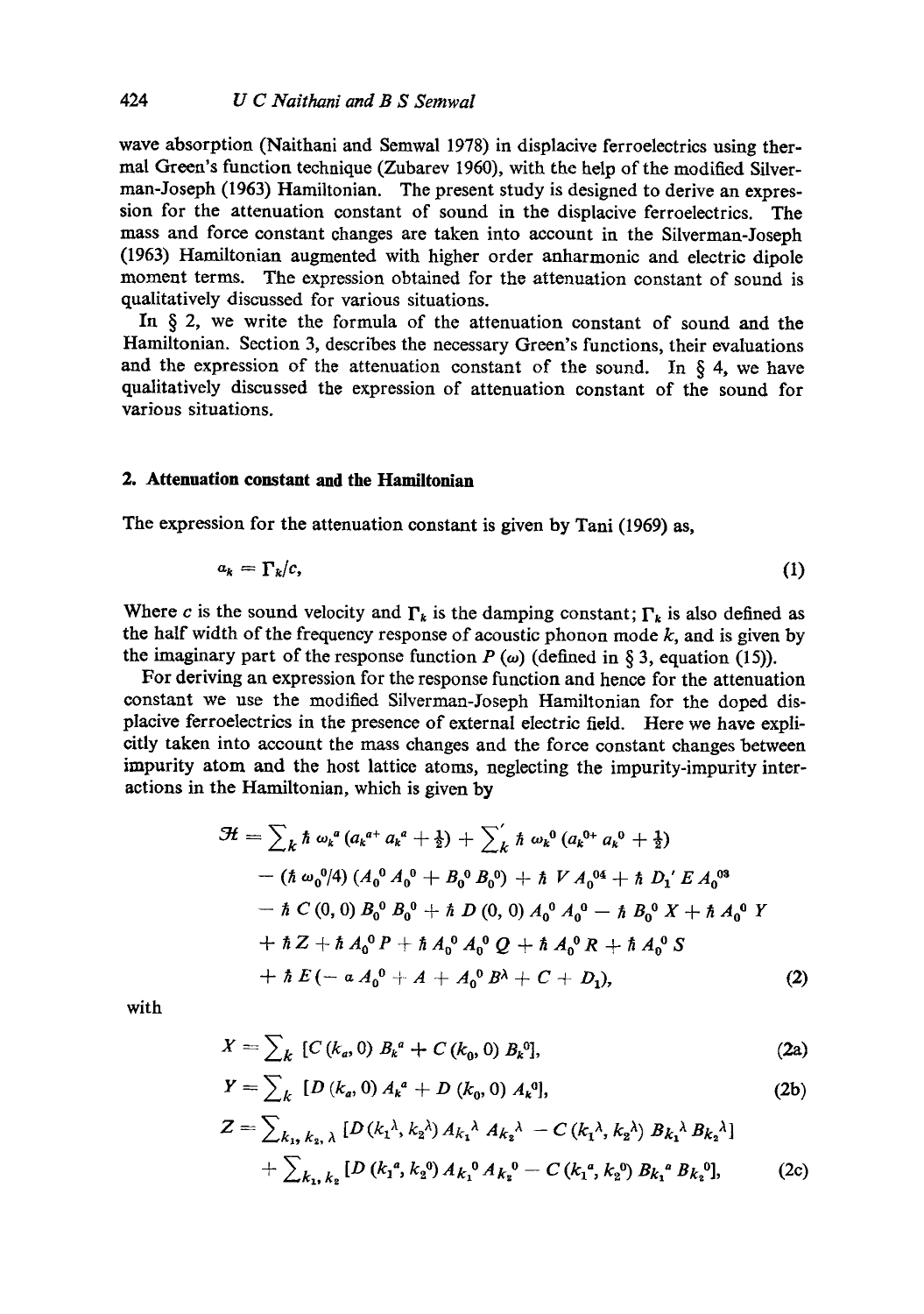$$
P = \sum_{k} F(k) A_k^{a+} A_k^{0}, \qquad (2d)
$$

$$
Q = \sum_{k, \lambda} \beta^{\lambda} (k) A_k^{\lambda +} A_k^{\lambda}, \qquad (2e)
$$

$$
R = \sum_{k_1, k_2, k_3} \Phi(k_1, k_2, k_3) A_{k_1}{}^0 A_{k_2}{}^a A_{k_3}{}^o,
$$
 (2f)

$$
S = \sum_{k_1, k_2, k_3} \psi(k_1, k_2, k_3) A_{k_1}^{0} A_{k_2}^{0} A_{k_3}^{0}, \qquad (2g)
$$

$$
A = \sum_{k} A(k) A_k^{a+} A_k^{0}, \qquad (2h)
$$

$$
B^{\lambda} = \sum_{k} B^{\lambda} (k) A_{k}{}^{\lambda} A_{k}{}^{\lambda}, \qquad (2i)
$$

$$
C = \sum_{k_1, k_2, k_3} C' (k_1, k_2, k_3) A_{k_1}^0 A_{k_2}^a A_{k_3}^0,
$$
 (2j)

$$
D_1 = \sum_{k_1, k_2, k_3} D_1(k_1, k_2, k_3) A_{k_1}^{0} A_{k_2}^{0} A_{k_3}^{0}, \qquad (2k)
$$

$$
V = \psi(0, 0, 0), \tag{21}
$$

$$
D'_{1} = D_{1}(0, 0, 0), \tag{2m}
$$

With  $\lambda=a, 0$ ;  $A_k=a_k+a_{-k}$  and  $B_k=a_k-a_{-k}$ ,  $a_k$  and  $a_k$ <sup>+</sup> being the annihilation and creation operators for the mode of wave vector  $k$ . Here the parameters  $C(k, k')$  and  $D(k, k')$  depend upon the changes in the mass and force constant due to substitutional impurities respectively and are given by

$$
C(k, k') = (\omega_k \omega'_k)^{1/2} \frac{M_\rho^0}{4N\mu_\rho} \sum_\alpha \sigma_\alpha(\rho/k) \sigma_\alpha(\rho/k') \left(f \sum_s \exp [i(\mathbf{k} + \mathbf{k}') \cdot \overrightarrow{X}(s)]\right)
$$

$$
- \sum_{i} \exp [i(\mathbf{k} + \mathbf{k}') \cdot X(i)] \big), \tag{3a}
$$

$$
D(k, k') = (\omega_k \omega'_k)^{-1/2} \frac{1}{4N} \sum_{SKa} \sum_{S'K' \beta} (M^K M^{K'})^{-1/2} \cdot \sigma_a (K/k) \sigma_\beta (K'/k') \times
$$

$$
\triangle \phi_{\alpha\beta} \left(SK, S'K'\right) \exp \left\{i[\mathbf{k}\cdot\overrightarrow{\mathbf{x}}(s)+\mathbf{k}'\cdot\overrightarrow{\mathbf{x}}(s')] \right\} (\delta_{\mathbf{st}} \delta_{K\rho} + \delta_{s't} \delta_{K'\rho}), \qquad (3b)
$$

where  $\omega_k$  is the circular frequency of the normal mode described by  $k = (\mathbf{k}_i)$ , k being the phonon wave vector and  $j$  the branch index of the phonon dispersion spectrum, and  $\sigma(K/k)$  is the associated unit polarization vector (eigenvector) of the lattice mode belonging to the sublattice  $K \cdot N$  is the number of unit cells in the lattice,  $\overrightarrow{X}(s)$  gives the position vector of the sth unit cell, the symbol *(ip)* identifies the position of an impurity atom in the *i*th unit cell.  $M_{\rho}^0$  is the weighted harmonic mean of the masses of atoms of the type  $\rho$  defined by

$$
1/M_{\rho}^{0} = f/M'_{\rho} + (1-f)/M_{\rho}; f = n/N,
$$
\n(4)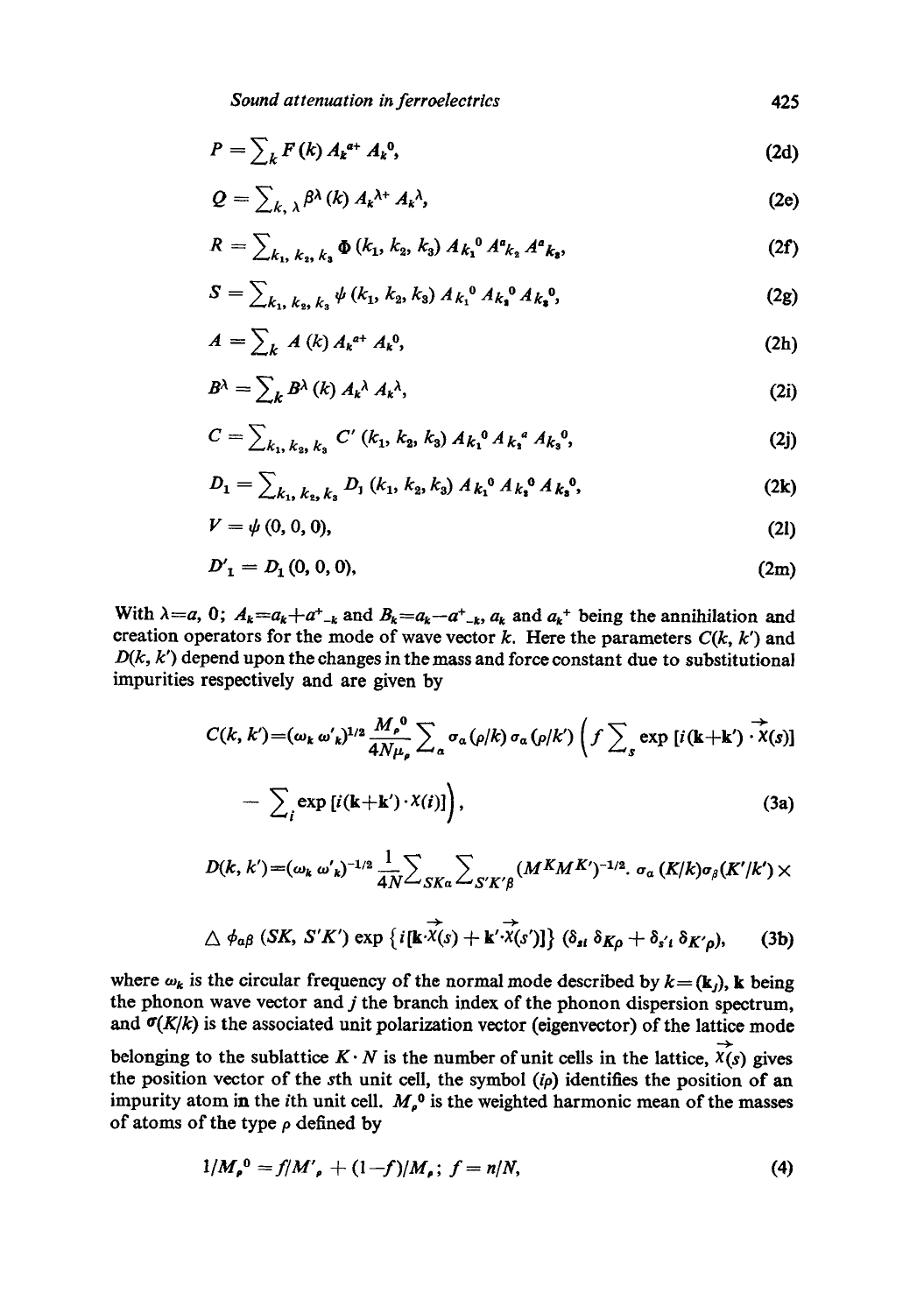*n* being the number of impurities,  $\mu_{\rho} = M_{\rho} M'_{\rho}/(M'_{\rho} - M_{\rho})$  and

$$
M^K = M_K + (M_{\rho}^0 - M_K) \, \delta_{K\rho} \tag{5}
$$

 $M_{\rho}$  and  $M'_{\rho}$  are the masses of host and impurity atoms of the  $\rho$ th kind. Also P, Q, R and S terms are the higher order anharmonic terms and  $\alpha$ , A,  $B^{\lambda}$ ; and C and  $D_1$ are the linear, second order and third order electric moment terms and are used in the same sense as in an earlier study (Gairola and Semwal 1977). The primed summation in  $H$  exclude  $k=0$ .

In order to get the effect of electric field on the sound attenuation constant, we notice that the most significant electric field-dependent term  $(-\hbar a E A_0^{\dagger})$  in H is linear in  $A_0^0$ ; which will give no contribution if the Hamiltonian is treated without transformation. So we transform  $H$  with the help of transformation operator  $S = -igEB<sub>0</sub><sup>0</sup>$ , which generates unitary transformation according to a general scheme,

$$
H_T = \exp(-iS) H \exp(iS) = H + i [H, S] - \frac{1}{2} [[H, S], S] + \dots (6)
$$

The above choice of S eliminates the term  $(-haE A_0^0)$  from the Hamiltonian. With the help of above transformation, the transformed Hamiltonian becomes

$$
H_T = \sum_{k} \hbar \omega_{k}{}^{a} (a_{k}{}^{a+} a_{k}{}^{a} + \frac{1}{2}) + \sum_{k}^{\prime} \hbar \omega_{k}{}^{0} (a_{k}{}^{0+} a_{k}{}^{0} + \frac{1}{2})
$$
  
\n
$$
- \frac{\hbar \omega_{0}{}^{0}}{4} (A_{0}{}^{0} A_{0}{}^{0} + B_{0}{}^{0} B_{0}{}^{0}) - \hbar B_{0}{}^{0} X + \hbar A_{0}{}^{0} Y + \hbar Z + \hbar A_{0}{}^{0} P
$$
  
\n
$$
+ \hbar A_{0}{}^{0} A_{0}{}^{0} Q + \hbar A_{0}{}^{0} R + \hbar A_{0}{}^{0} S + \hbar V A_{0}{}^{04} + \hbar E (A + A_{0}{}^{0} B^{1})
$$
  
\n
$$
+ C + D_{1}) + \hbar D'_{1} E A_{0}{}^{03} - \hbar C (0, 0) B_{0}{}^{0} B_{0}{}^{0} + \hbar D (0, 0) A_{0}{}^{0} A_{0}{}^{0}
$$
  
\n
$$
+ \hbar a_{g} E^{2} - 2 \hbar Y_{g} E - 2 \hbar P_{g} E - 4 \hbar Q_{g} E A_{0}{}^{0} - 2 \hbar R_{g} E
$$
  
\n
$$
- 2 \hbar S_{g} E - 8 \hbar g E V A_{0}{}^{03} - 2 \hbar B^{1} g E^{2} - 6 \hbar D'_{1} g E^{2} A_{0}{}^{02}
$$
  
\n
$$
- 4 \hbar g E D(0, 0) A_{0}{}^{0} + 4 \hbar g^{2} E^{2} D(0, 0) + 4 \hbar Q g^{2} E^{2}
$$
  
\n
$$
+ 24 \hbar g^{2} E^{2} V A_{0}{}^{02} + 12 \hbar D'_{1} g^{2} E^{3} A_{0}{}^{0}.
$$
  
\n(7)

#### **3. Green's functions and the expression of attenuation constant of the sound**

To define the response function we now introduce retarded doubletime thermal Green's function (Zubarev 1960) for the acoustical phonon as,

$$
G^{a}_{k,k'}(t-t') = \langle a_k^{a}(t); a_{k'}^{a+}(t') \rangle
$$
  
=  $-i \theta(t-t') \langle [a_k^{a}(t); a_{k'}^{a+}(t')] \rangle,$  (8)

here  $\theta(t)$  is the Heaviside step function and  $a_k^a$ ,  $a_{k'}^{a+}$  are the annihilation and creation operators of the acoustic phonon of wave vector  $k$ . Now differentiating (8) with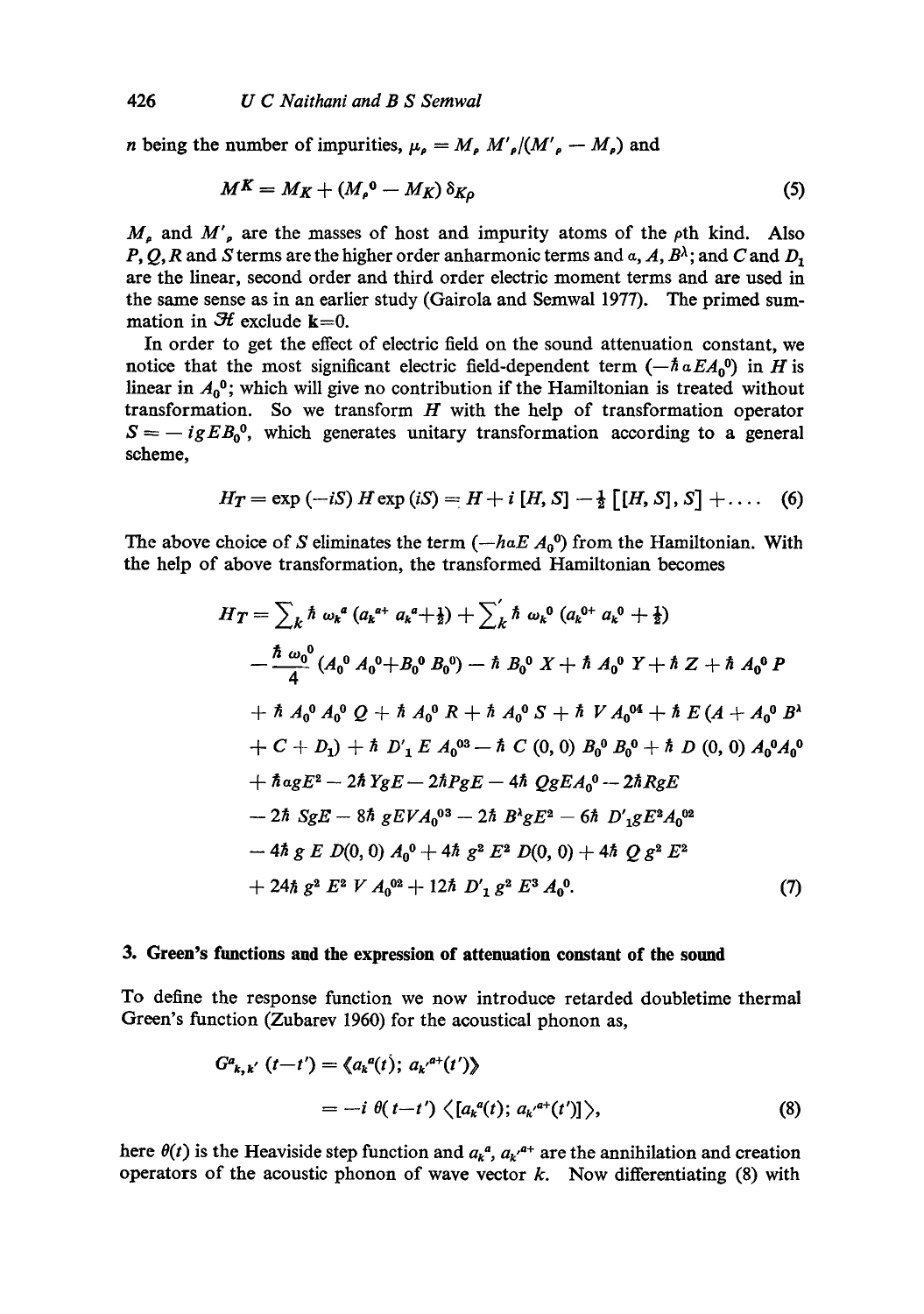respect to time argument  $t$  and fourier transforming the result, the equation of motion of  $G^a$  ( $\omega$ ) with the help of  $H_T$  is obtained as,

$$
(\omega - \widetilde{\omega}_k{}^a) G^a(\omega) = \delta_{kk'} / 2\pi + \langle F_1{}^a(t); a_{k'}{}^{a+}(t') \rangle, \tag{9}
$$

where 
$$
F_1^a(t) = D(-k_a, 0) A_0^0 + C(-k_a, 0) B_0^0 + [D(-k, k_1^0)] A_{k_1}^0 + [-2g E F(-k) + E A(-k)] A_k^0 + C(-k, k_1^0) B_{k_1}^0 + F(-k) A_0^0 A_k^0 + 2\beta^a(-k) A_0^0 A_0^0 A_k^a + [-8g E \beta^a(-k) + 2 E B^a(-k)] A_0^0 A_k^a + [4g E \sum_{k_1, k_2} \Phi(-k, k_1, k_2) + 2 E \sum_{k_1, k_2} C'(-k, k_1, k_2)] A_{k_1}^0 A_{k_2}^a + 2 \sum_{k_1, k_2} \Phi(-k, k_1, k_2) A_0^0 A_{k_1}^0 A_{k_2}^a,
$$
\n(10)

and 
$$
\widetilde{\omega}_k^a = \omega_k^a + 2 D(-k, k_1^a) + 2 C(-k, k_1^a) + 8 g^2 E^2 \beta^a(-k)
$$

$$
- 4 g E^2 B^a(-k). \tag{11}
$$

The equation of motion of  $\langle F_1^{\alpha}(t); a_{k'}^{\alpha+}(t')\rangle$  with respect to time argument t' gives

$$
(\omega-\widetilde{\omega}_k^a)\langle F_1^a(t); a_k^{a+}(t')\rangle_{\omega} = (1/2\pi)\langle [F_1^a(t); a_k^{a+}(t')] \rangle
$$
  
 
$$
+ \langle F_1^a(t); F_2^a(t')\rangle_{\omega}, \qquad (12)
$$

where 
$$
F_2^a(t') = D(-k'_a, 0) A_0^0 C(-k_a, 0) B_0^0 + [D(-k', k_2^0)] A_{k_2}^0 + [-2 g E F(-k') + E A(-k')] A_{k'}^0 + C(-k', k_2^0) B_{k_2}^0 + F(-k') A_0^0 A_{k'}^0 + 2\beta^a(-k') A_0^0 A_0^0 A_{k'}^a + [-8 g E \beta^a(-k') + 2 E B^a(-k')] A_0^0 A_{k'}^a + [4 g E \sum_{k'_{1}, k'_{2}} \Phi(-k', k'_{1}, k'_{2}) + 2 E \sum_{k'_{1}, k'_{2}} C'(-k', k'_{1}, k'_{2})' A_{k'_{1}}^0 A_{k'_{2}}^a + 2 \sum_{k'_{1}, k'_{2}} \Phi(-k', k'_{1}, k'_{2}) A_0^0 A_{k'_{1}}^0 A_{k'_{2}}^a.
$$
\n(13)

Substituting (12) in (9), the equation of motion for  $G<sup>a</sup>$  ( $\omega$ ) in the lowest approximation, in the form of Dyson equation can be written as,

$$
G^{a}(\omega)=\left\{\delta_{k,k'}\right\}/2\pi \left[\omega-\tilde{\omega}_{k}^{a}-\left\langle \left[F_{1}^{a}(t); a_{k'}^{a+}(t')\right]\right\rangle - P(\omega)\right]\right\},\tag{14}
$$

with 
$$
P(\omega) = 2\pi \langle F_1^{\,a}(t); F_2^{\,a}(t') \rangle_{\omega}.
$$
 (15)

Equation (14) can be rewritten as,

$$
G^{a}(\omega + i\epsilon) = \delta_{k,k}/2\pi \{ \omega - \widetilde{\omega}_{k}{}^{a}\} + i \Gamma_{k}(\omega) \},
$$
\n(16)

where the renormalized frequency  $\widetilde{\omega}_k^a = \widetilde{\omega}_k^a + 2\beta^a(-k) \langle A_0^0; A_0^0 \rangle + \Delta_k(\omega)$ , (17)

$$
\triangle_{k}(\omega) = \text{Re } 2\pi \left\langle F_{1}^{a}(t); F_{2}^{a}(t') \right\rangle_{\omega + i\epsilon}
$$
\n(18)

and 
$$
\Gamma_k(\omega) = -\operatorname{Im} 2\pi \left\langle F_1^{\ a}(t) ; F_2^{\ a}(t') \right\rangle_{\alpha + i\epsilon}
$$
 (19)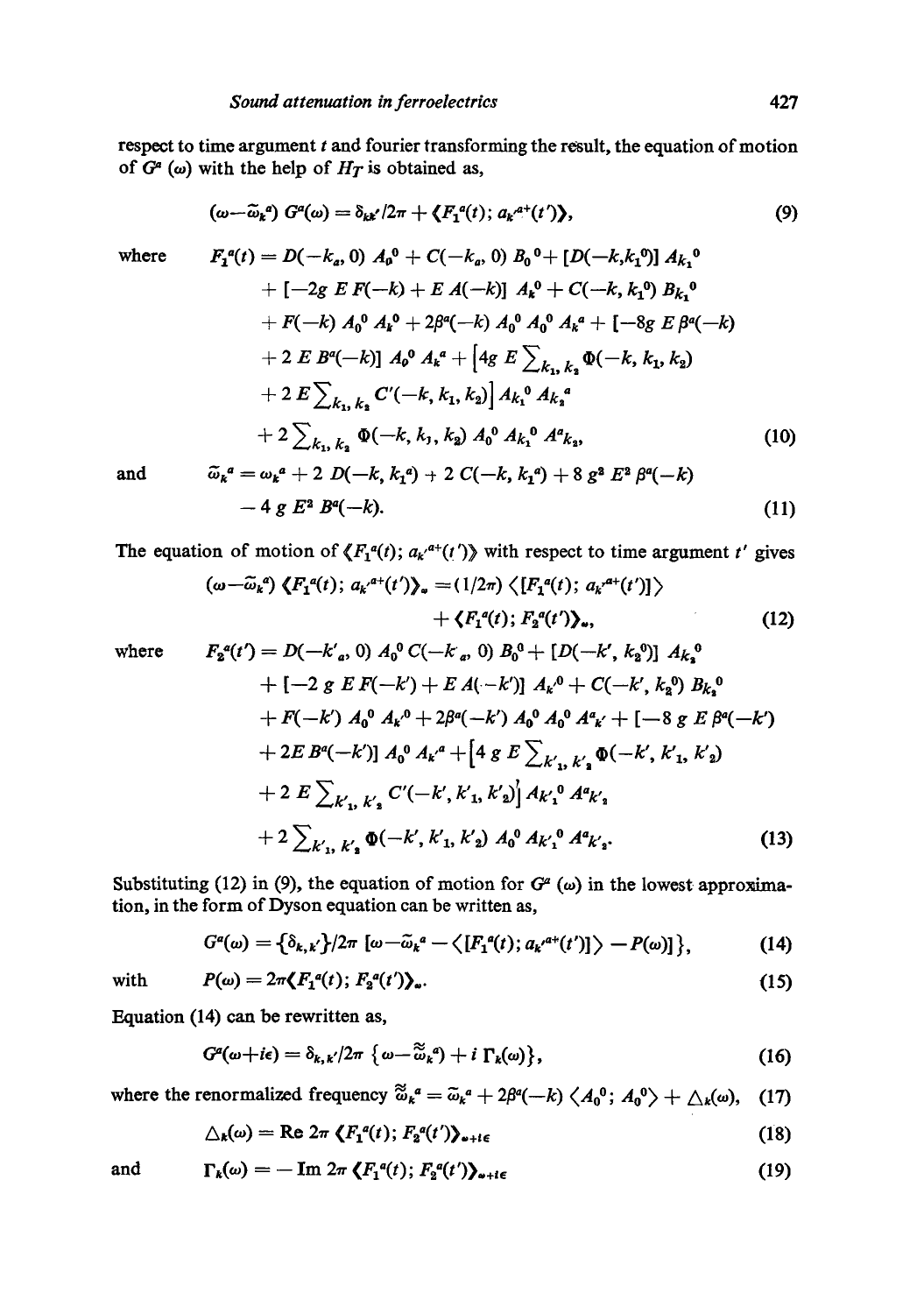(here in the expression of  $\mathbb{Z}_{k}^{a}$ , we have neglected the average displacement  $\langle A_{0}^{0} \rangle$ such terms give no contribution to physical quantities, because the contribution is of higher order of *l/N, N* being the system size, and hence it vanishes as N tends to infinity). The response functioning  $P(\omega)$  defined by (15) can be evaluated in successive approximations. In this approximation one can write, from (10) and (13),

$$
\langle F_1^a(t); F_2^a(t') \rangle_a = G_1(\omega) + G_2(\omega) + G_3(\omega) + G_4(\omega) + G_5(\omega) + G_6(\omega) + G_7(\omega) + G_8(\omega) + G_9(\omega) + G_{10}(\omega) i = 1, ..., 10
$$
\n(20)

where the Green's functions  $G_i(t-t')$ ,  $i=1, ..., 10$  are defined by

$$
G_1(t-t') = | D(-k_a, 0) |^2 \langle A_0^0; A_0^0 \rangle, \qquad (21a)
$$

$$
G_2(t-t') = - | C(-k_a, 0) |^2 \langle B_0^0; B_0^0 \rangle, \qquad (21b)
$$

$$
G_3(t-t') = | D(-k, k_1^0) |^2 \langle A_{k_1}^0, A_{k_2}^0 \rangle, \qquad (21c)
$$

$$
G_4(t-t') = |C(-k, k_1^0)|^2 \langle B_{k_1}^0; B_{k_2}^0 \rangle, \qquad (21d)
$$

$$
G_5(t-t') = [4g^2E^2 | F(k)|^2 + E^2 | A(k) |^2] \langle A_k^0; A_k^0 \rangle, \qquad (21e)
$$

$$
G_6(t-t') = [F(k)]^2 \langle A_0^0 A_k^0; A_0^0 A_{k'}^0 \rangle, \qquad (21f)
$$

$$
G_7(t-t') = 4 \left[ \beta^a(k) \right]^2 \left\langle A_0^0 A_0^0 A_k^a; A_0^0 A_0^a A_k^a \right\rangle, \tag{21g}
$$

$$
G_8(t-t') = [16g^2 E^2 \sum_{k_1, k_2} [\Phi(-k, k_1, k_2)]^2
$$
  
+ 
$$
4E^2 \sum_{k_1, k_2} C'(-k, k_1, k_2) [2] \langle A_{k_1}^0 A_{k_2}^a; A_{k_1}^0 A_{k_2}^a \rangle. \tag{21h}
$$

$$
G_9(t - t') = [64g^2 E^2 | \beta^a(k) |^2 + 4E^2 | B^a(k) |^2]
$$
  
\$\langle A\_0^0 A\_k^a : A\_0^0 A\_{k'}^a \rangle\$ (21i)

**and** 

$$
G_{10} (t - t') = 4 \sum_{k_1 k_2} |\Phi(-k, k_1, k_2)|^2
$$
  

$$
\langle A_0^0 A_{k_1}^0 A_{k_2}^a; A_0^0 A_{k_1'}^0 A_{k_2'}^a \rangle.
$$
 (21j)

In writing these Green's functions, we have for convenience suppressed the time arguments  $t$  and  $t'$  on the right hand side of  $(21)$  and we have used the relations  $F(-k)=F(k); \beta^{\lambda}(-k)=\beta^{\lambda}(k); A(-k)=A(k) \text{ and } B^{\lambda}(-k)=B^{\lambda}(k).$ 

The higher order Green's functions, appearing on the right hand side of (21) are evaluated with the help of the following zeroth-order renormalized Hamiltonian

$$
\mathcal{H}^0_{\text{ren}} = \frac{\hbar}{4} \sum_{k, \lambda} \left\{ \left( \tilde{\omega}_k \lambda^2 / \omega_k \lambda \right) A_k \lambda^+ A_k \lambda + \omega_k \lambda B_k \lambda^+ B_k \lambda \right\} + \left( \hbar \Omega / 4 \right) \left( A_0^0 A_0^0 + B_0^0 B_0^0 \right).
$$
 (22)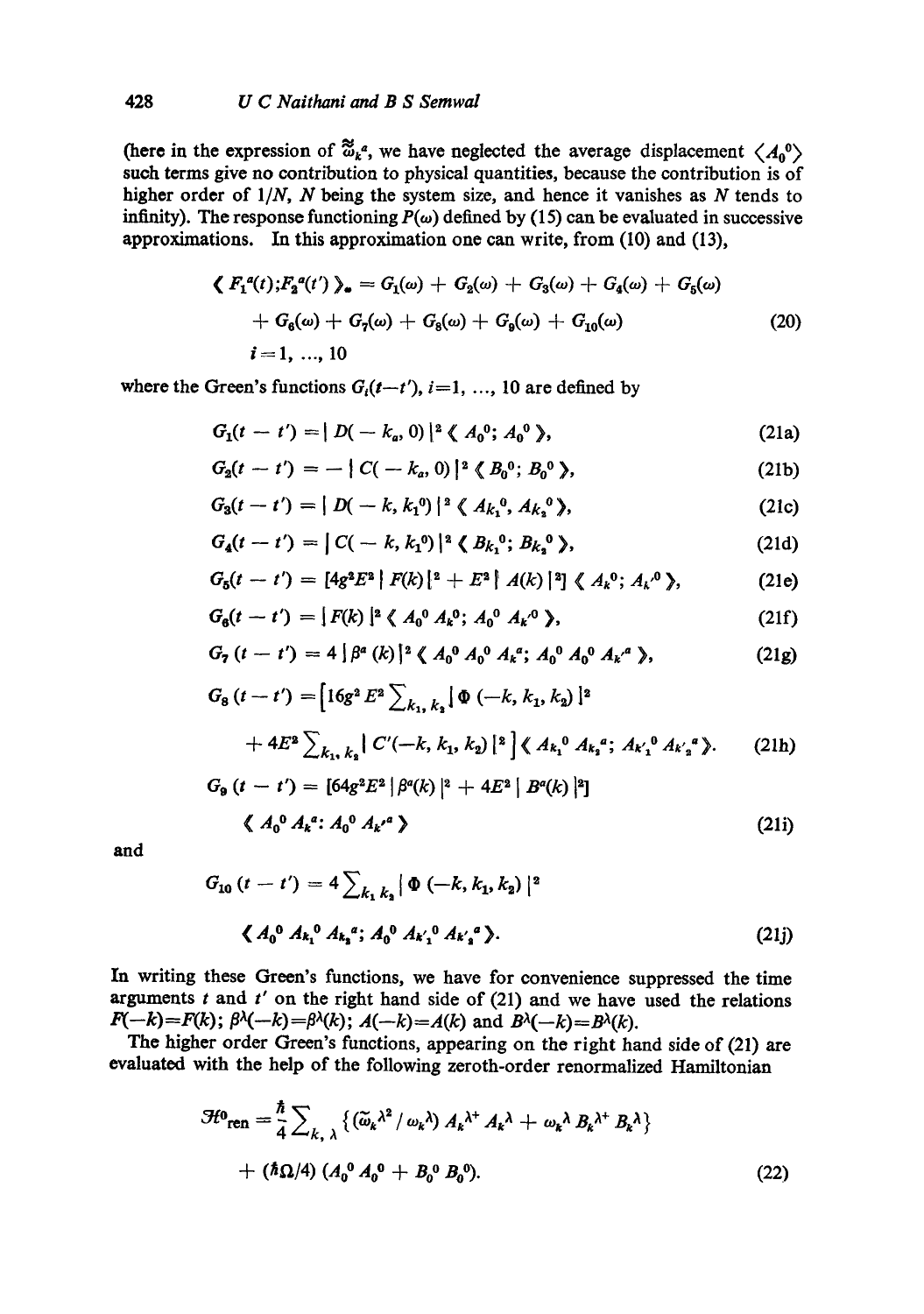Substituting the values of the Green's functions (eqs (21)), the expression for the width of the acoustic phonon is given by,

$$
\Gamma_k(\omega) = 2\pi \left[ \Gamma_1(\omega) + \Gamma_2(\omega) + \ldots + \Gamma_{10}(\omega) \right] \tag{23}
$$

where  $\Gamma_{i, s}(\omega)$  (i=1-10) are the imaginary parts of the Green's functions appearing in (21) and with the help of (22) the values of  $\Gamma_{i, s}(\omega)$  are given by,

$$
\Gamma_1(\omega) = \frac{1}{2} |D(-k_a, 0)|^2 {\delta(\omega) - \Omega \delta(\omega + \Omega)}.
$$
 (24a)

$$
\Gamma_2(\omega) = -\frac{1}{2} |C(-k_a,0)|^2 \left\{ \delta(\omega-\Omega) - \delta(\omega+\Omega) \right\},\tag{24b}
$$

$$
\Gamma_3(\omega)=\tfrac{1}{2}\left[D\left(-k,k_1^0\right)\right]^2\left\{\delta(\omega)-\omega_{k_1}^0\right)-\delta(\omega+\omega_{k_1}^0)\right\},\qquad(24c)
$$

$$
\Gamma_4(\omega) = \frac{1}{2} |C(-k, k_1^0)|^2 \left\{ \delta(\omega - \omega_{k_1}^0) - \delta(\omega + \omega_{k_1}^0) \right\}, \qquad (24d)
$$
  

$$
\Gamma_5(\omega) = \frac{1}{2} [4g^2 E^2 | F(k) |^2 + E^2 | A(k) |^2]
$$

$$
\delta(\omega) = \frac{1}{2} \left[ \frac{4g^2}{L^2} \right] \left[ \frac{1}{K} \left( \frac{\mu}{L} \right) \right]^{-1} + \frac{1}{K^2} \left[ \frac{1}{A(\mu)} \right]^{-1}
$$
\n
$$
\left\{ \frac{\delta(\omega - \omega_k^0) - \delta(\omega + \omega_k^0)}{L^2} \right\},\tag{24e}
$$

$$
\Gamma_6(\omega) = | F(k) |^2 \left( \delta'/4 \right) [(\omega_k^0/\tilde{\omega}_k^0) \sum_{\pm} (\tilde{N}_k^0 \pm N_0^0) \left\{ \delta(\omega - \Omega \pm \tilde{\omega}_k^0) \right\}
$$

$$
- \delta(\omega + \Omega \mp \tilde{\omega}_k^0) + 2N_0^0 \{\delta(\omega - 2\Omega) - \delta(\omega + 2\Omega)\}, \qquad (24f)
$$
  
\n
$$
\Gamma_7(\omega) = |\beta^a(k)|^2 (\delta/2) (\omega_k^a/\tilde{\omega}_k^a) [(1 + (N_0^0)^2 + 2N_0^0 \tilde{N}_k^a)
$$
  
\n
$$
\{\delta(\omega - \tilde{\omega}_k^a - 2\Omega) - \delta(\omega + \tilde{\omega}_k^a + 2\Omega)\} - [1 - (N_0^0)^2]
$$
  
\n
$$
\{\delta(\omega - \tilde{\omega}_k^a) - \delta(\omega + \tilde{\omega}_k^a)\}], \qquad (24g)
$$

$$
\Gamma_{8}(\omega) = [16g^{2} E^{2} \sum_{k_{1}, k_{2}} |\phi(-k, k_{1}, k_{2})|^{2} \n+ 4E^{2} \sum_{k_{1}, k_{2}} |C'(-k, k_{1}, k_{2})|^{2}] \, (\delta'/2) \, (\omega_{k_{1}}^{0} \omega_{k_{2}}^{0})/(\tilde{\omega}_{k_{1}}^{0} \tilde{\omega}_{k_{2}}^{0}) \times \n\sum_{\pm} (\tilde{N}_{k_{1}}^{0} \pm \tilde{N}_{k_{2}}^{0}) \, {\delta \omega - \tilde{\omega}_{k_{1}}^{0} \pm \tilde{\omega}_{k_{2}}^{0}}) \times \n+ O(\omega + \tilde{\omega}_{k_{1}}^{0} \pm \tilde{\omega}_{k_{2}}^{0}) \},
$$
\n(24h)  
\n
$$
\Gamma_{8}(\omega) = [64g^{2} E^{2} | \beta^{a} (k) |^{2} + 4E^{2} | B^{a} (k) |^{2}] \, (\delta'/4) \, (\omega_{k}^{a}/\tilde{\omega}_{k}^{a})
$$

$$
\sum_{\pm} (\widetilde{N}_{k}^{a} \pm N_{0}^{0}) \{ \delta(\omega - \widetilde{\omega}_{k}^{a} \mp \Omega) - \delta(\omega + \widetilde{\omega}_{k}^{a} \pm \Omega) \}, \qquad (24i)
$$

**and** 

$$
\Gamma_{10} (\omega) = 4 \sum_{k_1, k_2} |\Phi(-k, k_1, k_2)|^2 (\delta/4) (\omega_{k_1} \omega_{k_2} \omega) \tilde{\omega}_{k_1} \tilde{\omega}_{k_2} \tilde{\omega}_{k_3}.
$$
  
\n
$$
[(1 + N_0^0 (\tilde{N}_{k_1} \omega + \tilde{N}_{k_2} \omega) + \tilde{N}_{k_1} \omega \tilde{N}_{k_2} \omega) \{ \delta (\omega - \Omega - \tilde{\omega}_{k_1} \omega - \tilde{\omega}_{k_2} \omega) - \delta (\omega + \Omega - \tilde{\omega}_{k_1} \omega - \tilde{\omega}_{k_2} \omega) \{ + (1 - N_0^0 (\tilde{N}_{k_1} \omega + \tilde{N}_{k_2} \omega) + \tilde{N}_{k_1} \omega \tilde{N}_{k_2} \omega) + \tilde{N}_{k_1} \omega \tilde{N}_{k_2} \omega \}.
$$
  
\n
$$
- \delta (\omega + \Omega - \tilde{\omega}_{k_1} \omega \tilde{\omega}_{k_2} \omega) ]
$$
  
\n
$$
- \delta (\omega + \Omega - \tilde{\omega}_{k_1} \omega \tilde{\omega}_{k_2} \omega) ]
$$
  
\n(24)

$$
\delta' = (\delta_{k_1} - k'_1 \delta_{k_2} - k'_2 + \delta_{k_1} - k'_3 \delta_{k_2} - k'_1) \tag{24k}
$$
  

$$
\delta = \delta_{123} + \delta_{213} + \delta_{321},
$$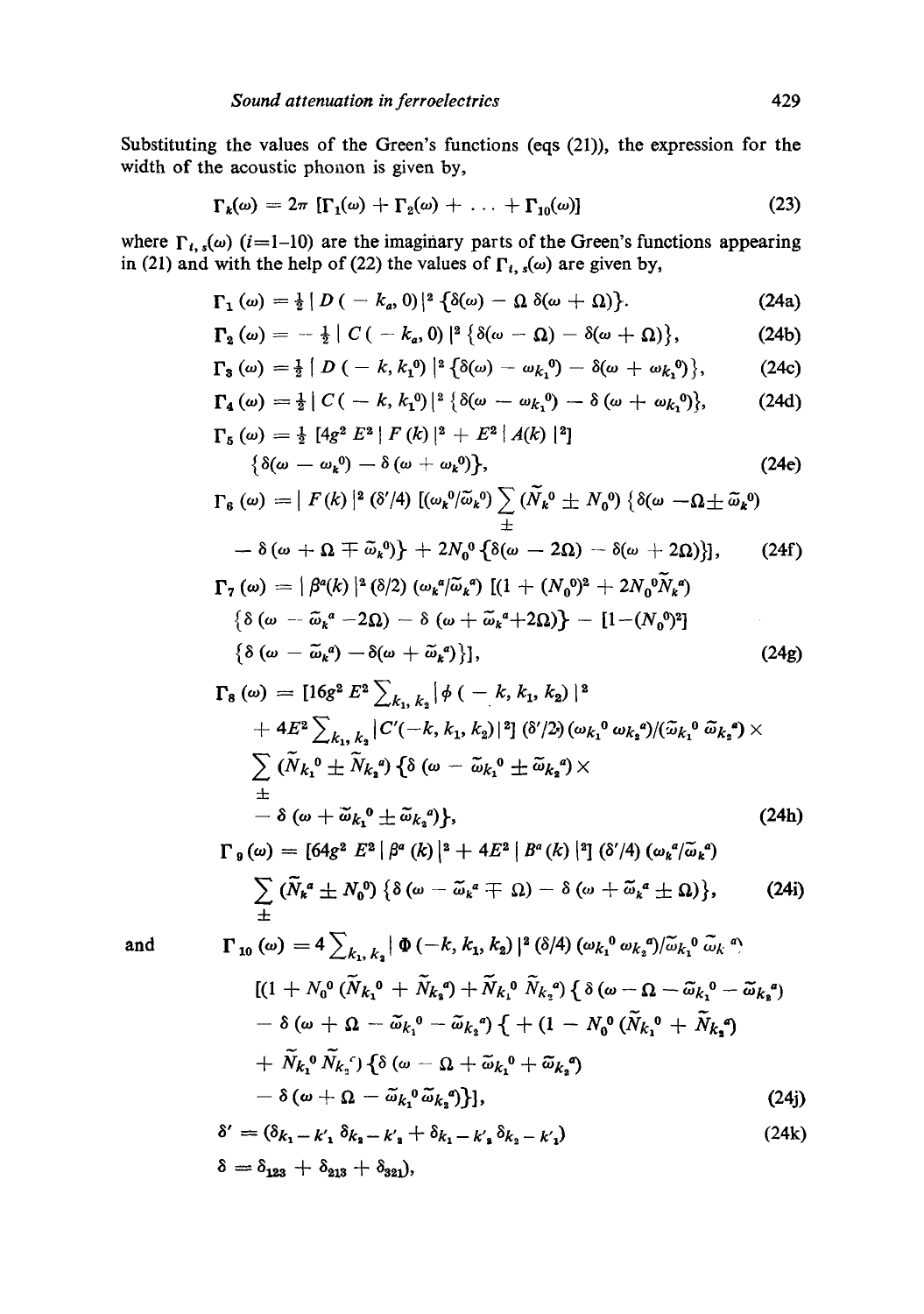430 *U C Naithani and B S Semwal* 

with

$$
\delta_{123} = (\delta_{k_1} - k_1 \delta_{k_2} - k_2 \delta_{k_3} - k_3 + \delta_{k_1} - k_1 \delta_{k_2} - \delta_{k_3} \delta_{k_3} - k_2),
$$
 (241)

$$
N_k^{\lambda} = (\omega_k^{\lambda}/\widetilde{\omega}_k^{\lambda}) \cot \hbar (\hbar \omega_k^{\lambda}/2k_B T), \qquad (24m)
$$

**and** 

$$
N^0_{\ \,0} = \cot \hbar \, (\hbar \, \Omega / 2k_B T),\tag{24n}
$$

where  $\Omega$  is the effective frequency of the soft made. The expression for this frequency can be obtained (Naithani 1978) by starting with the soft mode Green's function

$$
G_0^0(\omega) = \langle A_0^0(t); A_0^0(t') \rangle. \tag{25}
$$

Writing its equation of motion and fourier transforming, the expression for the soft mode frequency  $\Omega$  can be easily given by

$$
\Omega^2 = -(\omega_0^0) + 4\omega_0^0 D(0, 0) + \omega_0^0 E^2 (96g^2 V - 24gD'_1) + \omega_0^0 (4Q) + \Delta_0^0(\omega),
$$
\n(26)

where  $\bar{Q} = (1/4\pi) \left[ \langle 4Q \rangle + 6V \langle A_0^0; A_0^0 \rangle \right]$  (27)

and  $\Delta_0^0(\omega)$  is the shift of the frequency response of soft phonon mode. Here one can easily see that this frequency  $(\Omega)$  is stabilized in the presence of electric field, defects and the anharmonicities. If all the above effects are neglected, this frequency  $\Omega$  is imaginary due to the cancellation of the competing forces. The impurity, anhaxmonicity and the increasing electric field increase the soft mode frequency as evident from (26). In the high temperature limit the temperature dependence of the soft mode's frequency can be expressed as,

$$
\Omega^{2} = -(\omega_{0}^{0}) + 4\omega_{0}^{0} D(0, 0) + \omega_{0}^{0} E^{2} (96g^{2} V - 24gD_{1}')
$$
  
+  $\Delta_{0}^{0} (\nu_{D}^{2}) + (\gamma_{1} + \gamma_{2} T + \gamma_{3} T^{2} + \gamma_{4} E^{2} T),$  (28)

where  $\Delta_0^0(r_D^2)$  is the temperature-independent contribution in  $\Delta_0(\omega)$  due to defects and  $\gamma_i$ 's (i = 1-4) are the anharmonic coefficients. Equation (28) can be rewritten as

$$
\Omega^2 = K_1 + K_2 T + K_3 T^2, \tag{29}
$$

 $K_1$ ,  $K_2$  and  $K_3$  being the temperature independent terms in (26). If the temperature is not very high, one can neglect  $K_3$  and thus (29) reduces to the form

$$
\Omega^2 = K_1 + K_2 T = K_2 (T - T_c); \tag{30}
$$

with 
$$
T_c = -K_1/K_2. \tag{31}
$$

We neglect the  $T<sup>2</sup>$  terms because we are interested in the anomalous behaviour of sound attenuation constant in the vicinity of Curie temperature. Hence we approximate  $\Omega \propto (T-T_c)^{1/2}$  if the temperature is not very high. It is evident from (31) that in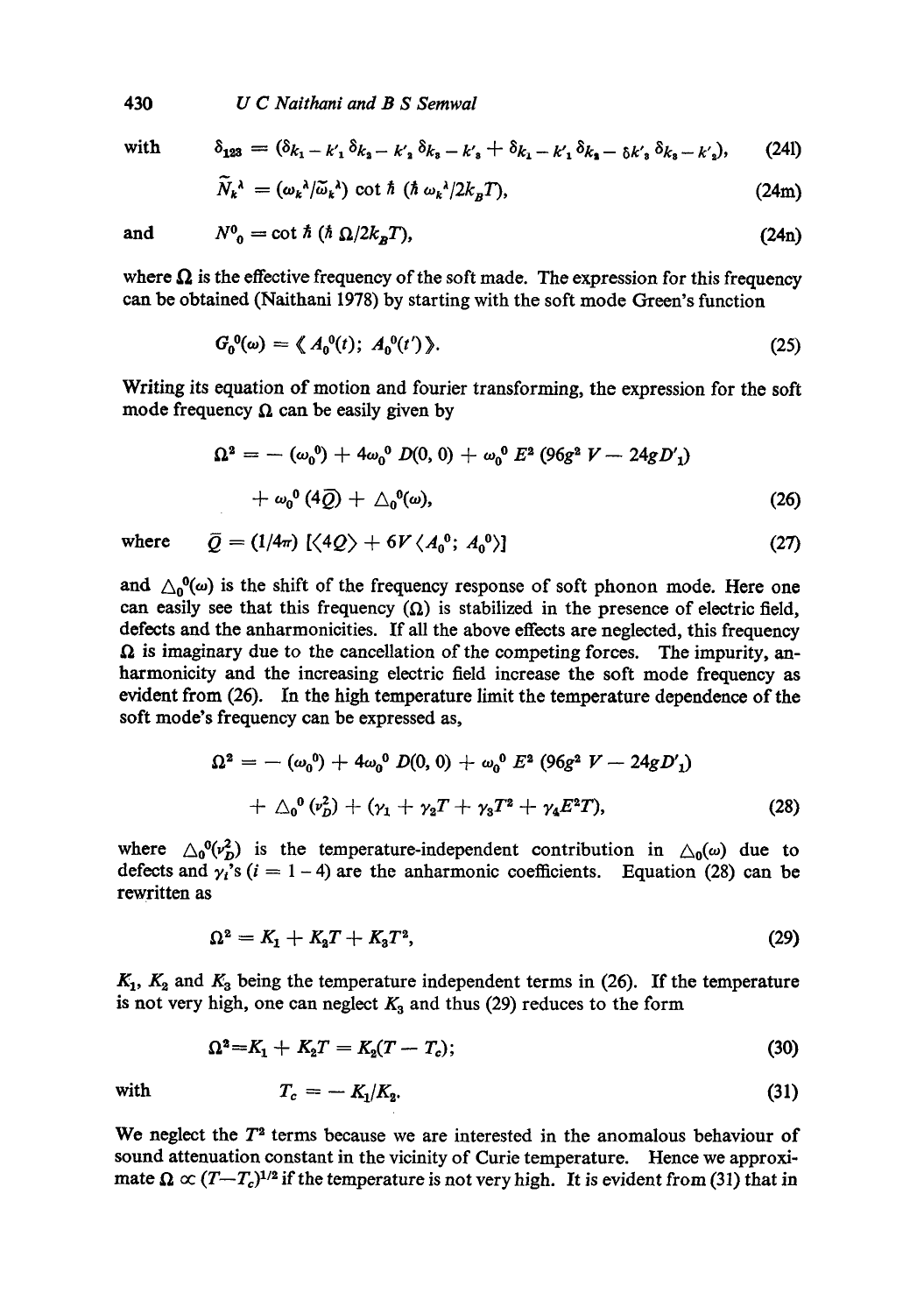presence of both the defect and an electric field the Curie temperature  $T_c$  will change. Thus knowing the imaginary part (19) of the response function (15) we can write the expression of the attenuation constant (1) of the sound as,

$$
a_k = \Gamma_k/c = (2\pi/c)\Gamma_i(\omega),\tag{32}
$$

where  $\Gamma_i(\omega)$  are the imaginary parts of the Green's functions  $G_i(\omega)$  (eqs (21)) and are defined in (24). It is clear from (32) that the impurity, electric field and temperature dependence of  $a_k$  is directly governed by  $\Gamma_k$  which is defined in (23). Thus, taking the dispersion of the soft mode frequency as  $\Omega \propto (T-T_c)^{1/2}$  for small values of  $k$ , the temperature dependence of the attenuation constant of sound can be expressed as,

$$
a_k = (2\pi/c) [A_1 + (A_2 + A_3T + A_4E^2)T + (A_5 + A_6T + A_7E^2)
$$
  
[*T*/(*T* - *T<sub>c</sub>*)<sup>1/2</sup>] + *A*<sub>8</sub>[*T*<sup>2</sup>/(*T* - *T<sub>c</sub>*)<sup>1/2</sup>] + *A*<sub>9</sub>[*T*<sup>2</sup>/(*T* - *T<sub>c</sub>*)], (33)

where  $A_i$ 's (i=1-9) denote the temperature and electric field independent terms in  $\Gamma_i(\omega)$  (eqs (24)).  $A_1$  is only defect-dependent while the rest depend upon impurity concentration, anharmonic force constants and electric moment terms. The expression (33) does not give the explicit temperature dependence of  $a_k$  because of the renormalization effects which are of two-types. The renormalized frequencies of each phonon mode appearing in real and imaginary parts of polarization operator may produce some change in the temperature dependence.

# **4. Discussion**

In the present study we have derived an expression for the attenuation constant of sound and discussed its impurity, electric field and temperature dependence, in a doped displacive anharmonie ferroelectric crystal, using double time thermal Green's function technique (Zubarev 1960). Both the mass and force constant changes due to doping, are taken into account, in the crystal Hamiltonian augmented with higher order anharmonic and electric dipole moment terms.

Looking upon (24) and (33) we see that the squares of the magnitudes of the coefficients responsible for the force constant change and mass change  $D$  and  $C$  respectively occur always with opposite signs. Hence their effect seems to mutually compensate each other's effect, to some extent. The magnitudes of the defect parameters  $C$  and  $D$  are responsible for the change in attenuation constant. The defect parameters  $C$  and  $D$  and hence the defect concentration will decide the limit of attenuation. Further it is clear from (33) that the attenuation constant increases with an applied electric field. This is also shown by Heuter and Neuhaus (1955) in their experiments of sound attenuation in displacive ferroelectrics in the vicinity of the Curie temperature  $T_c$ . We also see that the presence of the higher order anharmonic and electric dipole moment terms increases the attenuation constant (eqs (24) and (33)).

In the vicinity of the Curie temperature  $T_c$ , the soft mode's frequency  $\Omega$ , which is imaginary in harmonic approximations and becomes temperature dependent due to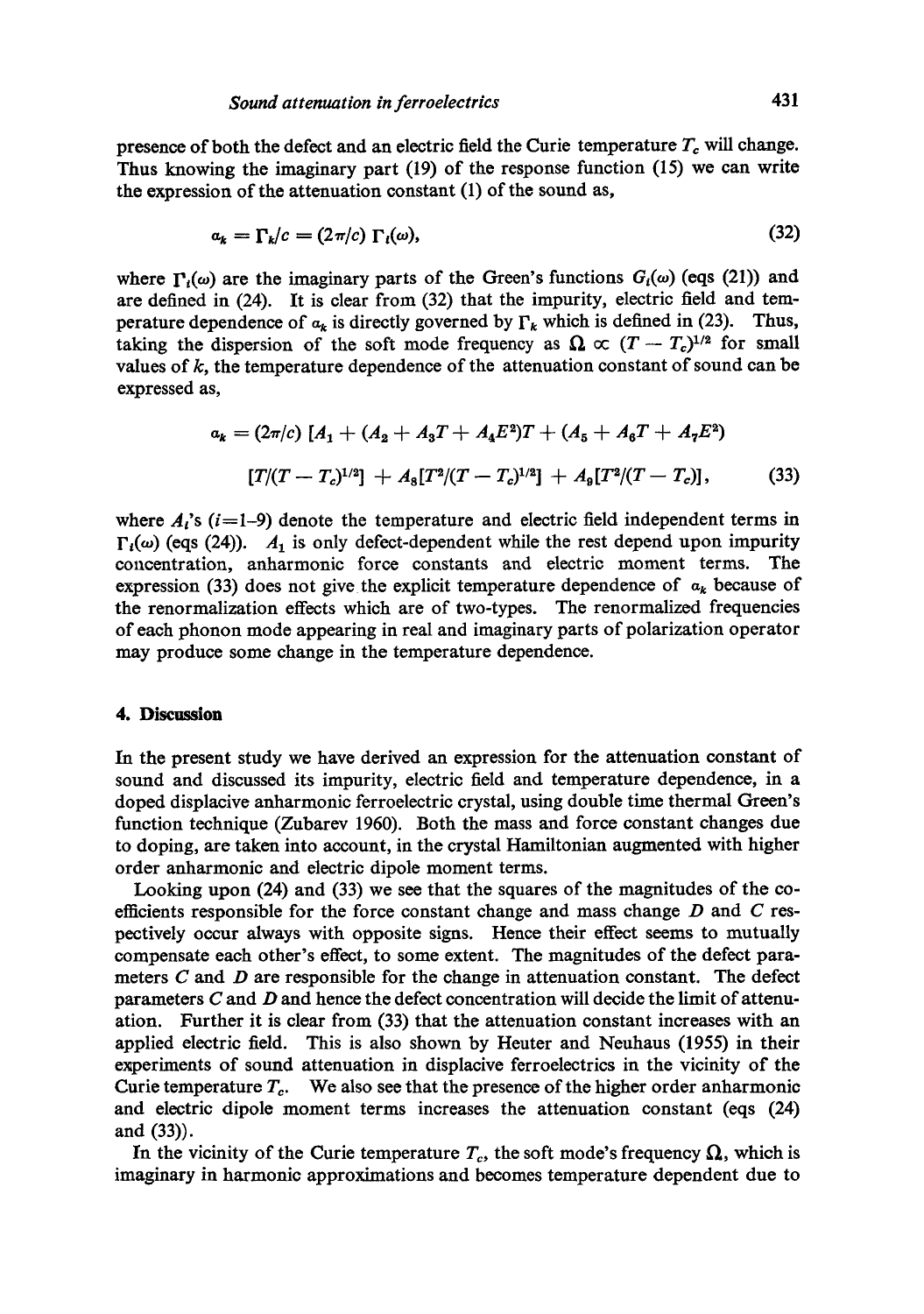anharmonic terms, becomes vanishingly small and  $N_0^0$  (eq. (24)) becomes anomalously large and hence the attenuation constant increases anomalously. These results agree with the results of Tani and Tsuda (1969). One can see in (26) for  $\Omega^2$  that the soft mode frequency is stabilized in the presence of the defects, anharmonicity and electric field. In the absence of all the above effects, this frequency  $\Omega$  is imaginary which is due to the cancellation of the competing forces. The impurity, anharmonicity and the increasing electric field increase the soft mode frequency (eq. (26)). Since we are interested in the anomalous behaviour of sound attenuation constant in the vicinity of the Curie temperature, by neglecting the T<sup>2</sup> term in (29), we approximate  $\Omega \propto (T-T_c)^{1/2}$ . However, the presence of defects and electric field will change the Curie temperature. The expression (33) does not show the explicit temperature dependence of as since the factors  $(\omega_{k_1}, \omega_{k_2}...\omega_{k_1}, \omega_{k_2} ...)$  appearing in imaginary parts of polarization operator may also produce some change in temperature dependence as the renormalized frequencies of each phonon mode are temperature dependent.

The exact magnitude of  $a_k$  is not possible without using a specific model for the crystal. However, the qualitative dependence of the attenuation constant discussed in this paper agrees with the previous theoretical and experimental results. The treatment adopted here leads one to see the comparative variation of the attenuation constant of sound with the variation of the defect, and electric field parameters. An expression for the velocity change will be given separately.

# **Acknowledgements**

The authors are indebted to Professors G S Verma and S K Joshi for helpful correspondence. We are grateful to K Tani for the encouragement. Thanks are also to UGC, New Delhi for financial assistance.

## **References**

Anderson P W 1966 *Soy. Phys. Izv.*  Barker A S Jr and Tinkham M *1962Phys. Rev.* 125 1527 Cowley R S 1962 *Phys. Rev. Lett.* 9 159 Cochr&n W 1959 *Phys. Rev. Lett.* 3 413 Fattuzo E and Merz W J 1967 *Ferroeleetricity* (North-Holland) Gairola R P and Semwal B S 1977 *d. Phys. 8oc.* Jpn 42 608 Gairola R P and Semwal B S 1977 *d. Phys. See. dpn* 42 975 Ginzburg V L 1960 Sov. Phys. Solid State 2 1824 Heuter N P and Neuhaus D P 1955 *d. Aeoust. See. Am.* 27 292 Jones C K and Hem J K 1968 *Phys. Lett.* A26 182 Kurosawa T 1961 *d. Phys. See. dpn.* 16 1928 Motegi H and Mitsui T 1964 *d. Phys. Chem. Solids* 25 253 Naithani O C, Gairola R P and Semwal B S 1977 *J. Phys. See. dpn.* 43 204 Naithani U C and Semwal B S 1978 *J. Phys. Soc. Jpn.* (Communicated) Silverman B D and Joseph R I 1963 *Phys. Rev.* 129 2062 Semwal B S and Sharma P K 1974a *Prog. Theor. Phys.* 51 639 Semwal B S and Sharma P K 1974b *J. Math. Phys.* 15 648 Shirane G, Frazer B C, Minkiewicz V J, Leake J A and Liz A 1967 *Phys. Rev. Lett.* 19 234